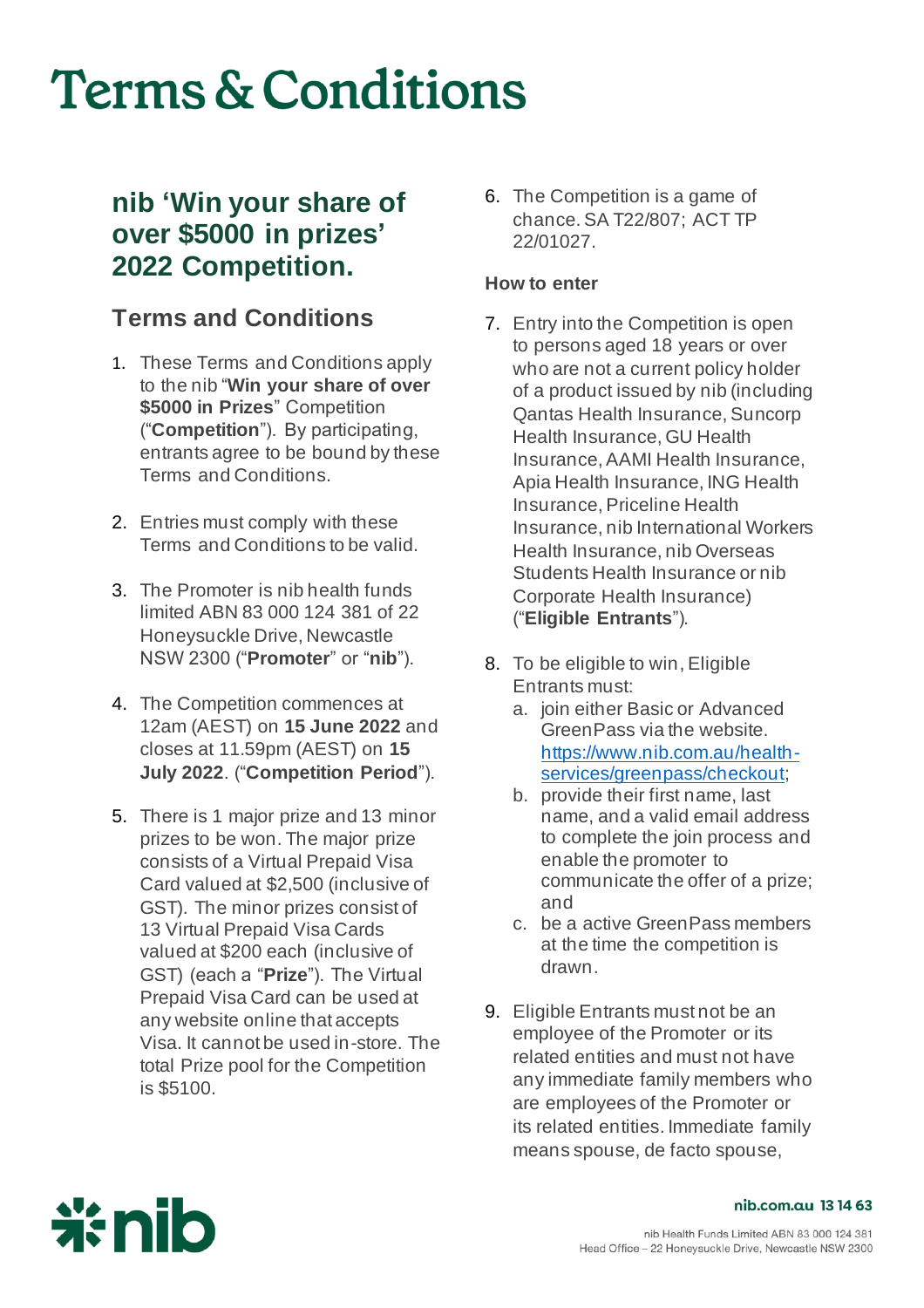child or stepchild (whether natural or by adoption), parent or step parent, brother, sister, step brother or step sister.

- 10.Eligible Entrants can enter only once.
- 11.Entries must be received during the Competition Period and will be deemed to be received only when they have actually been received by the Promoter.
- 12.Entrants are responsible for their own costs associated with entering.
- 13.Entrants who use automatically generated entries or multiple aliases, may be disqualified from the Competition.

### **Prize Draw and Redemption**

- 14.Only one Prize can be won by an Eligible Entrant (except for SA residents).
- 15.Prizes are not transferrable, exchangeable or redeemable for cash.
- 16.Prizes may not be resold, offered for resale, used for advertising, promoting or other commercial purposes. Prizes must be taken as offered and may not be varied.
- 17.The Prize values are correct as at the date of preparing these Terms and Conditions and include any applicable GST.
- 18.The Promoter does not accept responsibility for any variation in the Prizes. If any Prize is unavailable, the Promoter reserves the right to substitute the Prize with a prize of equal or greater value, subject to any applicable regulation.
- 19.The Prize draw will take place on **20 July 2022** at 12pm (AEST) at nib health funds limited (ABN 83 000 124 381) of 22 Honeysuckle Drive, Newcastle NSW 2300. The first 14 valid entries drawn randomly from the entries received during the Competition Period will win a Prize.
- 20.Winners will be contacted by email within 2 business days of the draw.
- 21.Winners' names and state of residence will be published on [https://www.nib.com.au/health](https://www.nib.com.au/health-insurance/competition-winners)[insurance/competition-winners](https://www.nib.com.au/health-insurance/competition-winners) ("**Website**") on **22 July 2022** for 28 days.
- 22.Prizes will be delivered via email from **28 July 2022** once winners have confirmed their email address and have acknowledged that their Prize will be sent to that email address.
- 23.If a Prize has not been accepted or claimed by **28 November 2022** (the "**Prize Claim Date**") or if, after making all reasonable attempts, the Promoter cannot contact a winner (or a winner does not contact the Promoter) by the Prize Claim Date, the relevant entry/ies will be discarded and the Promoter will re-

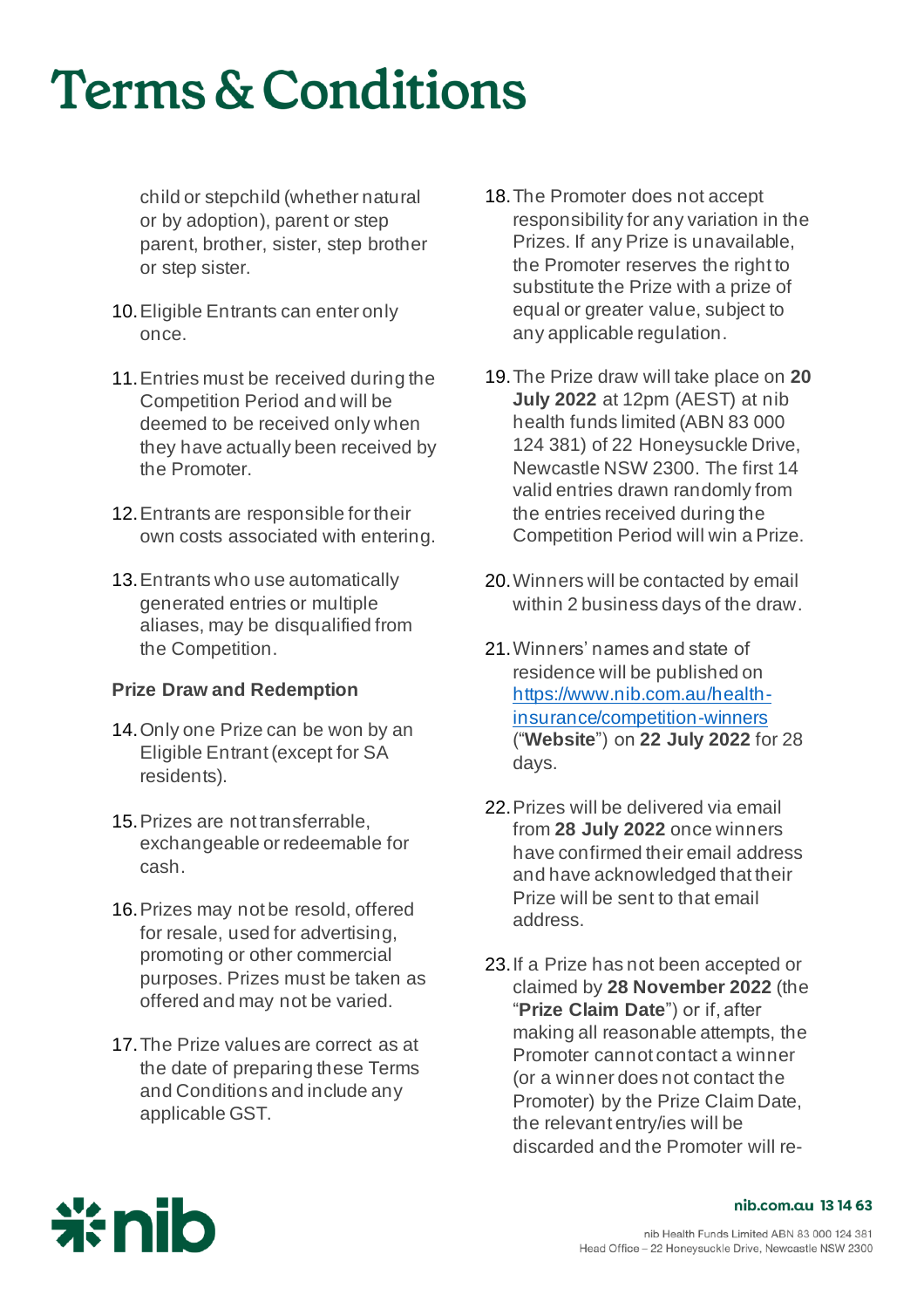award the relevant Prize/s to Reserve Entrant/s and/or conduct an unclaimed prize draw on **1 December 2022** at the same time and place as the original draw in order to distribute the unclaimed Prize/s.

- 24.Any winner/s in the unclaimed prize draw will be contacted by email within 2 business days.
- 25.The names and state of residence of any winner/s in the unclaimed prize draw will be published on the **2 December 2022** on the Website for 28 days.
- 26.If any prize remains un-won at the end of this promotion, or if a prize winner cannot be found, that information will be published on the Website on **2 December 2022**.
- 27.Prizes and all elements of Prizes must be taken as and when offered or will be forfeited, and if forfeited, the Promoter will not be liable. Prizes are subject to any additional terms and conditions imposed by the relevant supplier or the Promoter including relevant validity periods.
- 28.Where the Promoter, acting reasonably, is of the view that an entrant has breached these Terms and Conditions, it reserves the right to discard their entry.
- 29.The Promoter reserves the right, at any time, to verify the validity of entrants (including an entrant's

identity, age and place of residence) and may disqualify any entrant who is not eligible to enter the Competition under these Terms and Conditions or who fails to verify the validity of their entry. Failure by the Promoter to enforce any of its rights at any stage does not waive those rights.

- 30.The Promoter is not responsible for any dispute between a winner and any person with whom they choose to, or choose not to, share a Prize.
- 31.Each Eligible Entrant acknowledges that:
	- a. The Prepaid Virtual Visa account can only be used in shopping environments where a physical card is not required (online, over the phone or mail order). It cannot be used for face-toface transactions at merchants, financial institutions or ATMs. The account cannot be used to make transactions that exceed the available balance. For such a transaction, you need to pay the difference by another method if the site or merchant agrees.
	- b. The preloaded value on the Virtual Prepaid Visa Card will expire as per the expiry date shared in the email. Once the Virtual Prepaid Visa Card expires any remaining balance will be forfeited.

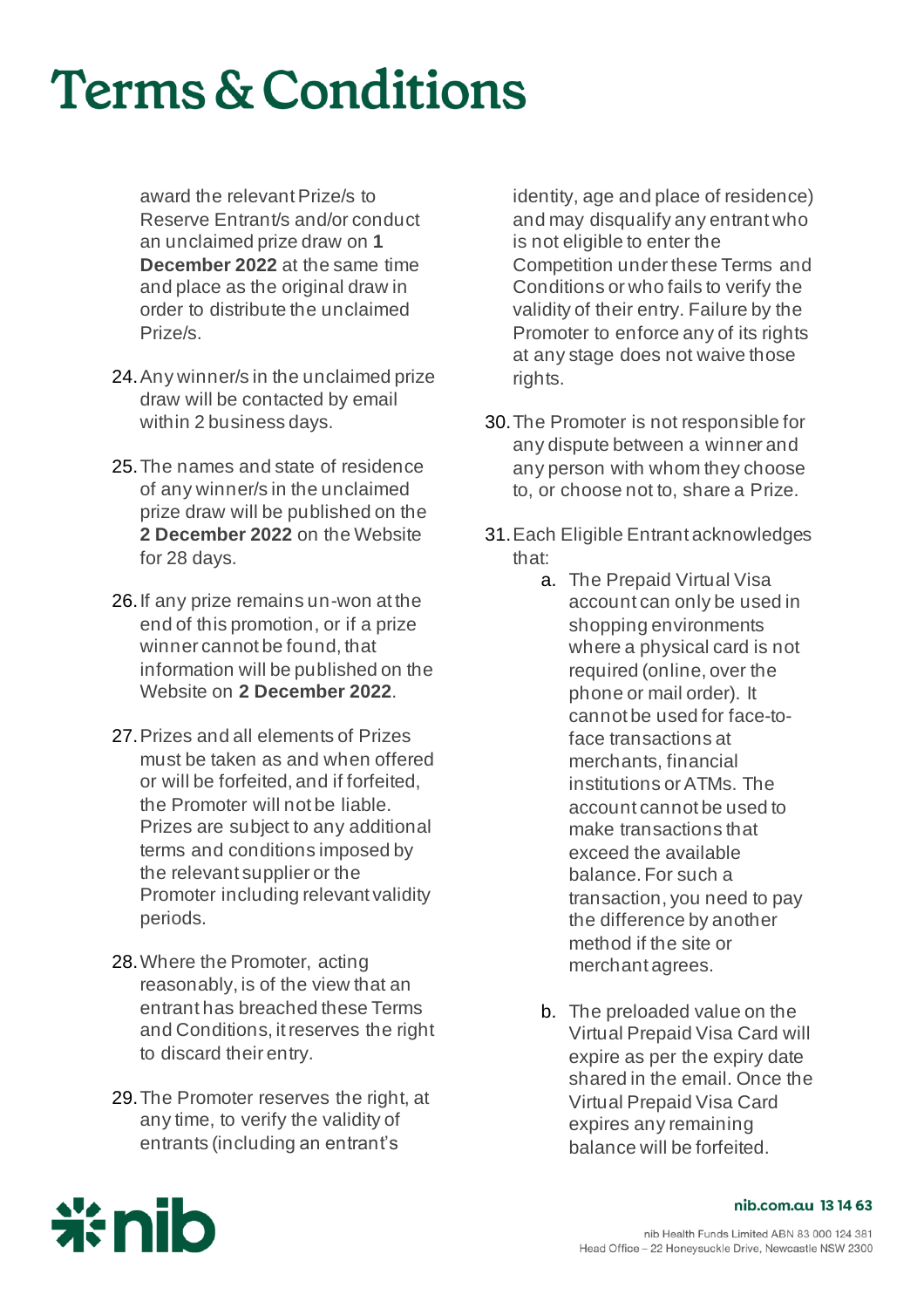Balances can be checked at <https://virtualvc.com.au/>

- c. A 2.99% foreign exchange conversion fee applies to transactions in any currency other than Australian dollars and is calculated on the Australian dollar transaction amount. This will be included in the total transaction amount debited to the account.
- d. The Virtual Prepaid Visa Card cannot be redeemed for cash, reloaded, returned for a refund, or be replaced after expiry and is not legal tender. an account card, a credit or security. See the full Terms for the Virtual Prepaid Visa Card at [https://virtualvc.com.au/Term](https://virtualvc.com.au/Terms) [s](https://virtualvc.com.au/Terms)
- e. Any dispute about goods or services purchased with the Virtual Prepaid Visa Card must be resolved with the retailer. To the extent permitted by law, Edge Loyalty and the Promoter's liability is limited to replacing faulty Virtual Prepaid Visa Cards.
- f. The Promoter has no obligation to replace or refund value for misused, lost, stolen or damaged accounts. You are responsible for all

transactions on the account, except where there has been fraud or negligence by our staff or agents. If you notice any error relating to the account, you should notify ELS Client Services immediately on 1300 079 267 during business hours, visit

[https://virtualvc.com.au/Cont](https://virtualvc.com.au/ContactUs) [actUs](https://virtualvc.com.au/ContactUs) or email [info@giftcardplanet.com.au](mailto:info@giftcardplanet.com.au)

- g. The Visa Virtual Gift Card is issued by Heritage Bank Limited ABN 32 087 652 024, AFSL ACL 240984 pursuant to a license from Visa Worldwide Pte Ltd. Please visi[t http://virtualvc.com.au/](http://virtualvc.com.au/)  to review the card terms and conditions, to check the card expiry and the card balance.
- h. In order to use the Virtual Visa Voucher, Prepaid Virtual Visa Accounts must be activated online at [https://virtualvc.com.au/Regis](https://virtualvc.com.au/Register) [ter](https://virtualvc.com.au/Register) within two (2) months of receiving it by entering your Virtual Visa Voucher access code. Once fully registered, a 16-digit Account number will be displayed on the account activation screen and the account's expiry date and CVV2 security code will be emailed to the email address provided. The Virtual Visa Voucher will expire six (6)

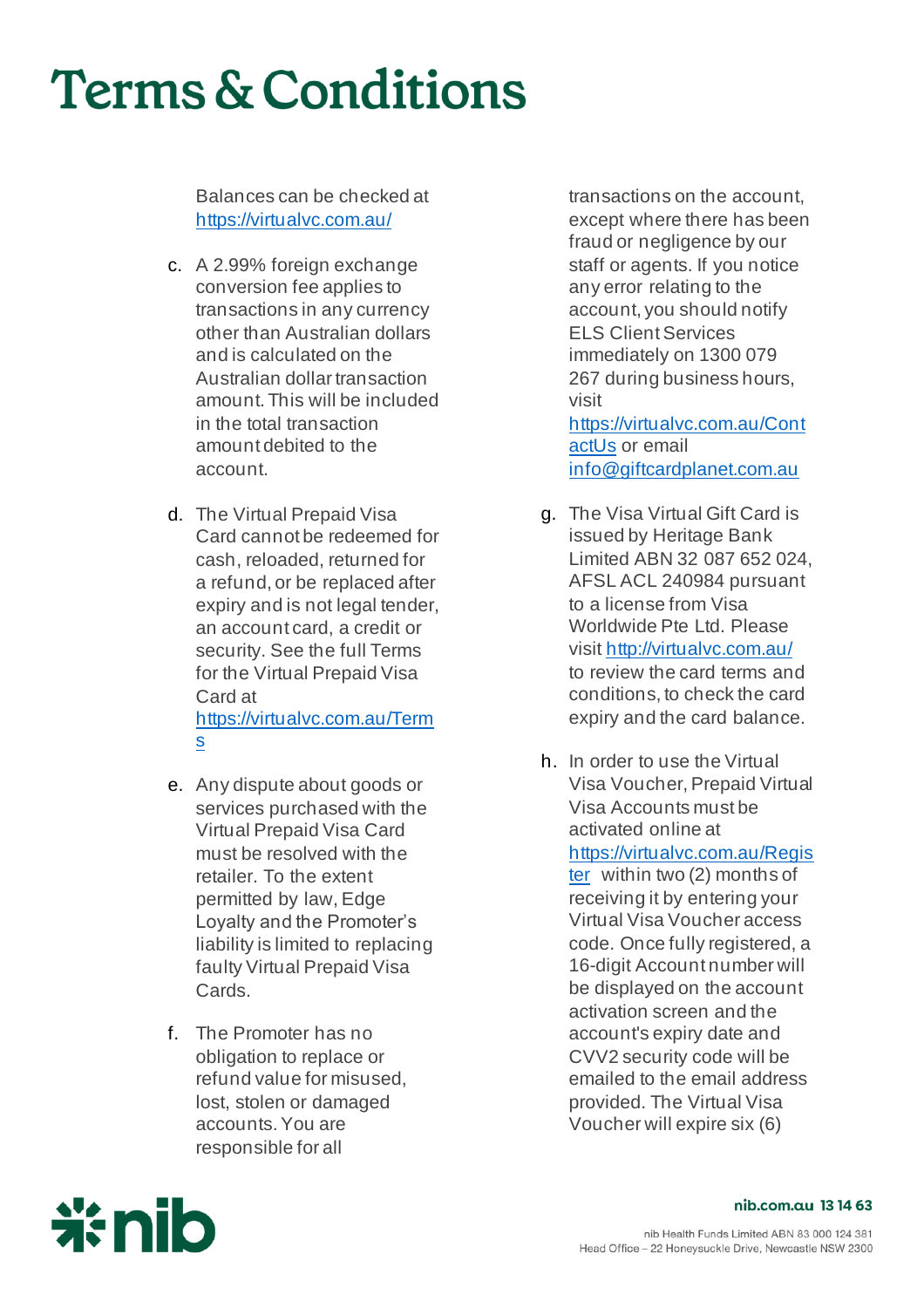months from date of activation.

i. The account is valid for six (6) months from the date of on-line activation or until the entire value has been exhausted, whichever occurs first. At expiry, the remaining available balance will be forfeited.

### **General terms**

- 32.Entrants must not, in relation to this Competition:
	- a. tamper with the entry process;
	- b. engage in any conduct that may jeopardise the fair and proper conduct of the Competition;
	- c. act in a disruptive, annoying, threatening, abusive or harassing manner;
	- d. do anything that may diminish the good name or reputation of the Promoter or any of its related entities or of the agencies or companies associated with this Competition;
	- e. breach any law; or
	- f. behave in a way that is otherwise inappropriate.
- 33.The Promoter is not liable for entries, Prize claims or correspondence that are misplaced, misdirected, delayed, lost, incomplete, illegible or incorrectly submitted.
- 34.The Promoter is not liable for any problems with communications networks.
- 35.If any dispute arises between you and the Promoter concerning the conduct of this promotion or claiming a prize, the Promoter will take reasonable steps to consider your point of view, taking into account any facts or evidence you put forward, and to respond to it fairly within a reasonable time. In all other respects, the Promoter's decision in connection with all aspects of this competition is final.
- 36.By entering, entrants request that their full address not be published.
- 37.If this Competition cannot run as planned for any reason beyond the Promoter's control, for example due to software, hardware or communications issues, unauthorised intervention, tampering, fraud, technical failure, government directives, pandemic, public health orders and the like, the Promoter may end, change, suspend or cancel the Competition or disqualify affected entries/entrants, subject to any necessary approval by the state/territory gaming authorities.
- 38.The Promoter is not responsible for any tax implications arising from entrants winning a Prize. Entrants should seek independent financial advice. If for GST purposes this Competition results in any supply being made for nonmonetary

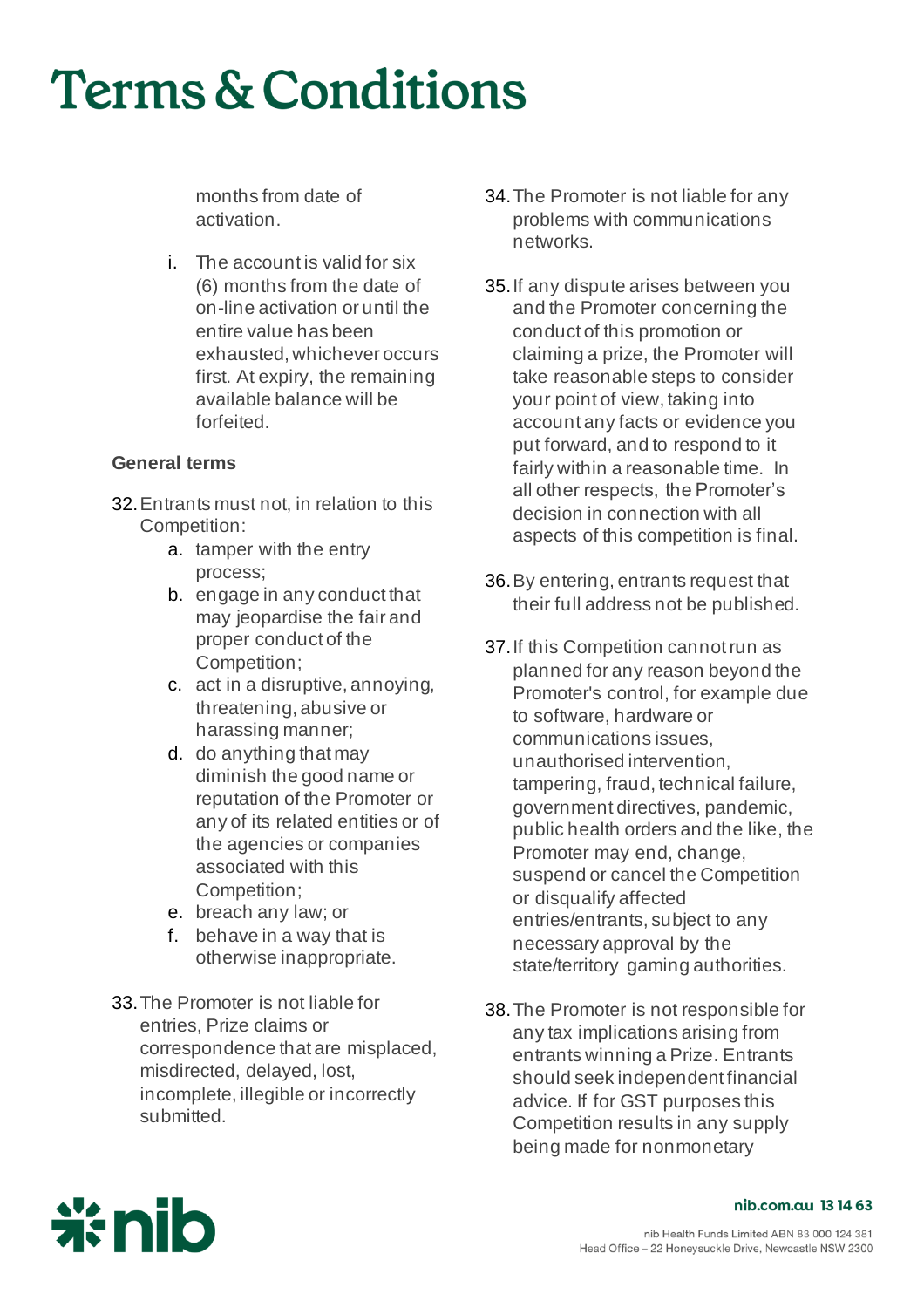consideration, entrants must follow the Australian Taxation Office's stated view that where the parties are at arm's length, goods and services exchanged are of equal GST inclusive market values.

- 39.Except for any liability that cannot be excluded by law (in which case that liability is limited to the minimum allowable by law), the Promoter excludes all liability (including negligence), for any personal injury; or any loss or damage (including loss of opportunity); whether direct, indirect, special or consequential, arising in any way in connection with this Competition, including but not limited to:
	- a. any technical difficulties or equipment malfunction (whether or not under the Promoter's control);
	- b. any theft, unauthorised access or third party interference;
	- c. any tax liability incurred by a winner (independent financial advice should be sought); or
	- d. accepting and/or using the Prize.
- 40.Without limiting the previous paragraph, the Promoter and the agencies and companies associated with this competition are not liable for any loss of, damage to or delay in delivery of Prizes. The Promoter is not responsible for any undelivered emails due to an entrant's spam filters or email settings.
- 41.The Promoter reserves the right to disqualify any persons who breach any of these Terms and Conditions, provide false information or who seek to gain an unfair advantage or to manipulate this Competition.
- 42.Nothing in these Terms and Conditions limits, excludes, modifies or purports to limit, exclude or modify the statutory consumer guarantees as provided under *the Competition and Consumer Act 2010* (Cth), as well as any other implied warranties under the ASIC Act or similar consumer protection laws in the State and Territories of Australia.
- 43.This competition is in no way sponsored, endorsed or administered by, or associated with any social media platform, including Facebook, Instagram and Twitter. You provide your information to the Promoter and not to any social media platform. You completely release any relevant social media platforms from any and all liability.
- 44.Personal information is being collected by the Promoter for the purpose of conducting and promoting this Competition, and to assist the Promoter to improve its services. By entering this Competition, an entrant consents to storage and use of their personal information by the Promoter in accordance with its [Privacy Policy](https://www.nib.com.au/legal/privacy-policy). If the personal information is not